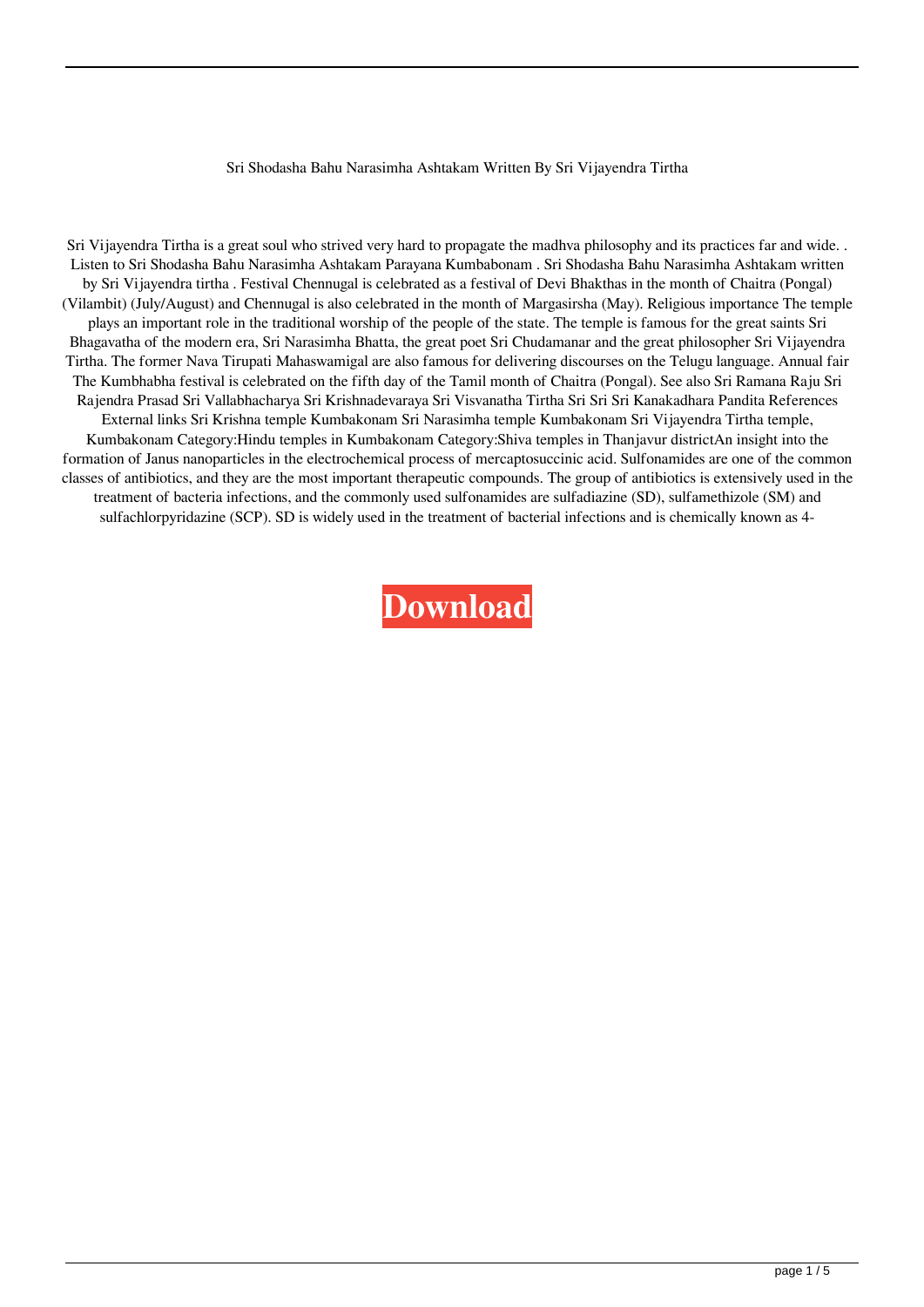Sri Shodasha Bahu Narasimha Ashtakam written by Sri Vijayendra Tirtha parayana @ KUMBAKONAM The Bahu Narasimha Ashtakam written by Vijayendra Tirtha is a Saint's book, it is a reflection of the personality of the very great saint and The Sashtakam is a very important Bahu Narasimha Ashtakam. Sri Guru Raghavendra Maharaja was one of the greatest saints of Hinduism. He was the child born in the noble family of Sri Raghavendra Swami. Raghavendra is a great name in the line of Kings and saints in India.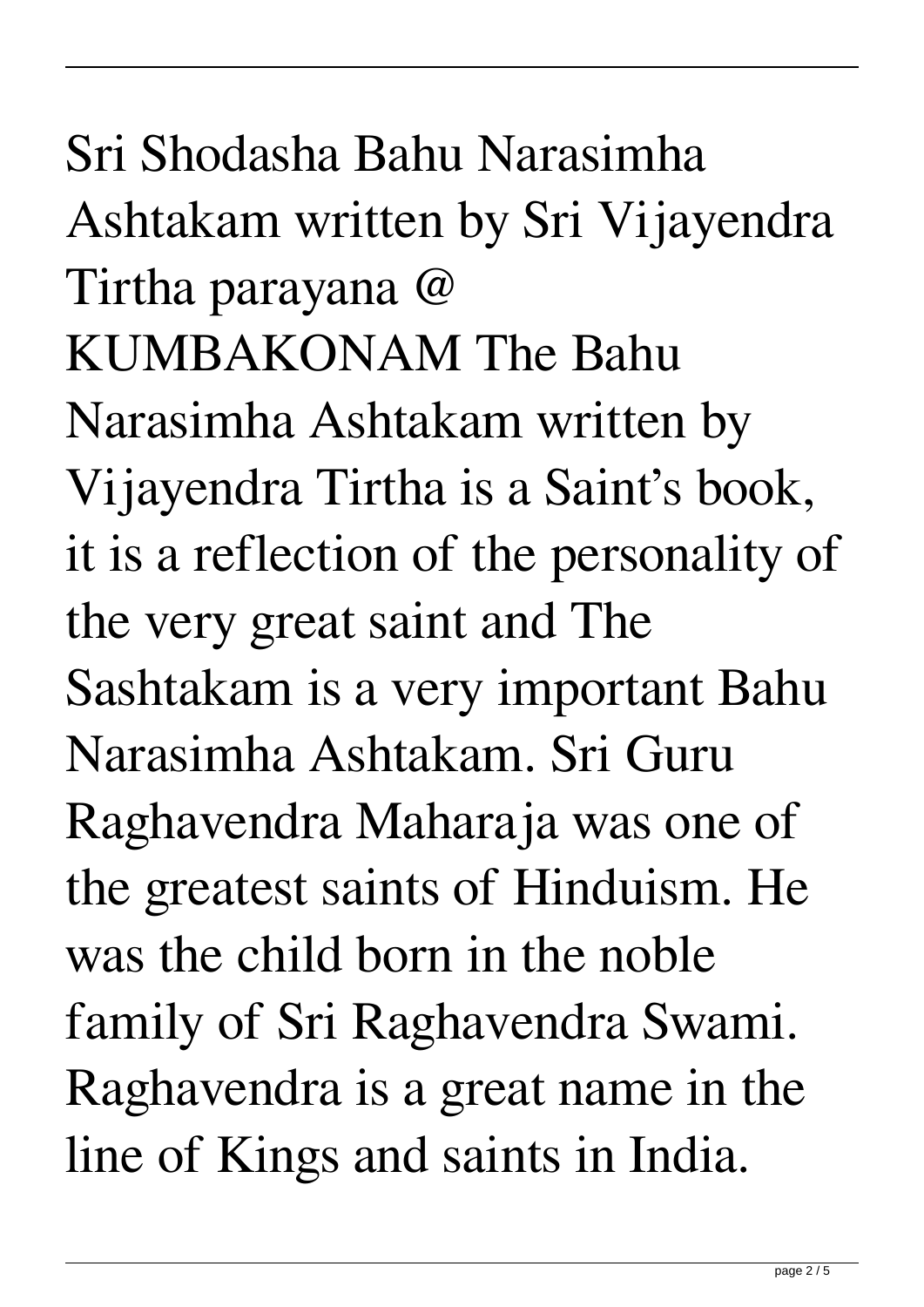## Raghavendra Swami has delivered his existence to the humanity. Raghavendra Swami is the incarnation of the great Supreme soul. His existence is a Divine gift to the humanity. Sri Guru Raghavendra Maharaja Sri Guru Raghavendra Swami delivered his existence to the humanity through his great son Sri Raghavendra Swami Maharaja. Raghavendra Swami Maharaja is a great man in the line of Raghavendra Swami's. The existence of Sri Guru Raghavendra is of the nature of Divine souls, the extent of greatness of his being is beyond description.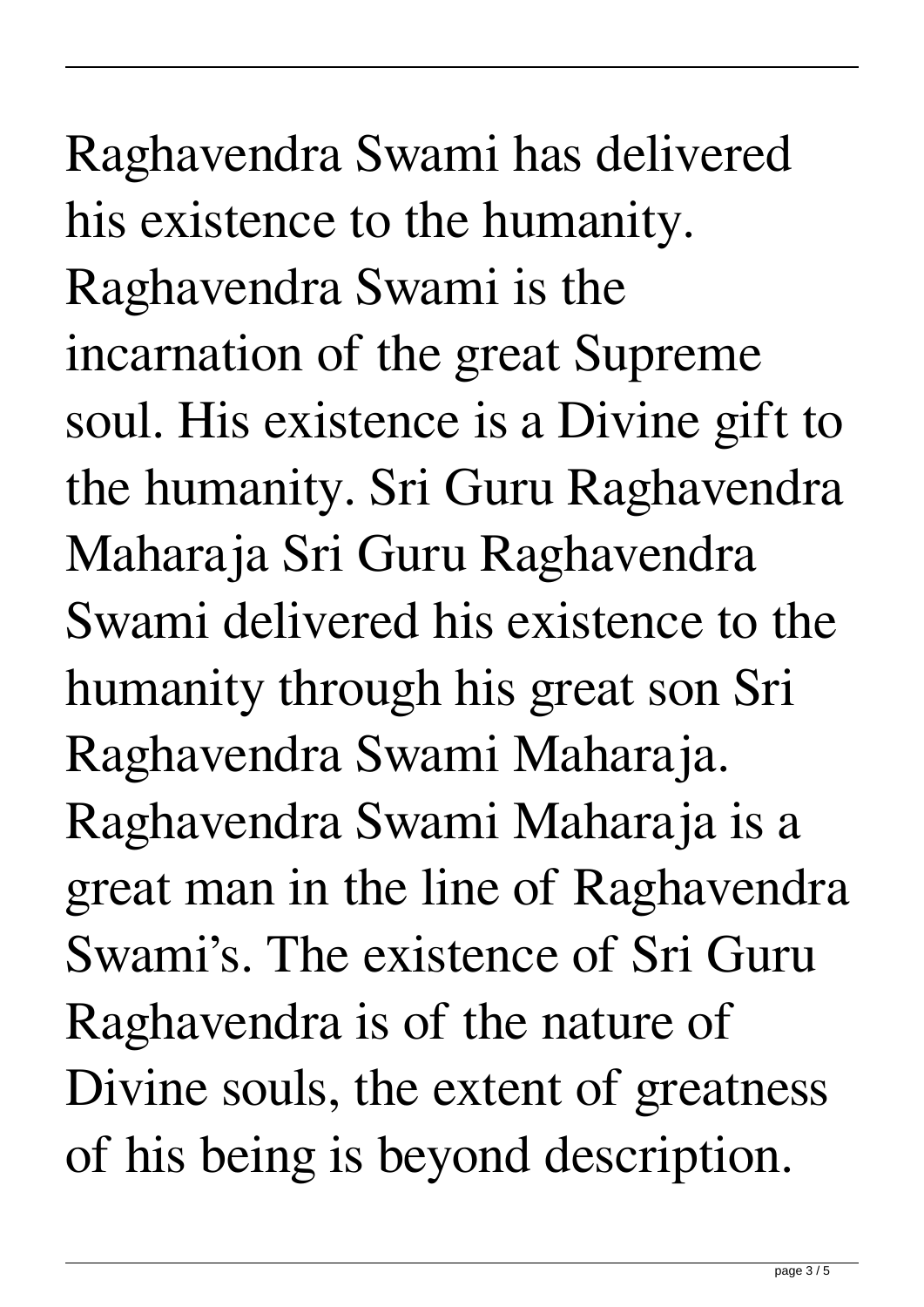He is a great icon of the humanity. He is the second one who achieved the oneness. He is the holder of the higher consciousness. He is the Bahu whose creation is of the nature of Existence. The Greatness of Sri Guru Raghavendra Swami Maharaja : The greatness of Sri Guru Raghavendra Swami Maharaja is an ocean of greatness, he is one of the greatest saints of Hinduism. He is the son of Sri Maha Raghavendra Swami. He is the incarnation of Lord Raghavendra. The greatness of his personality is far beyond description. He is the second saint who achieved